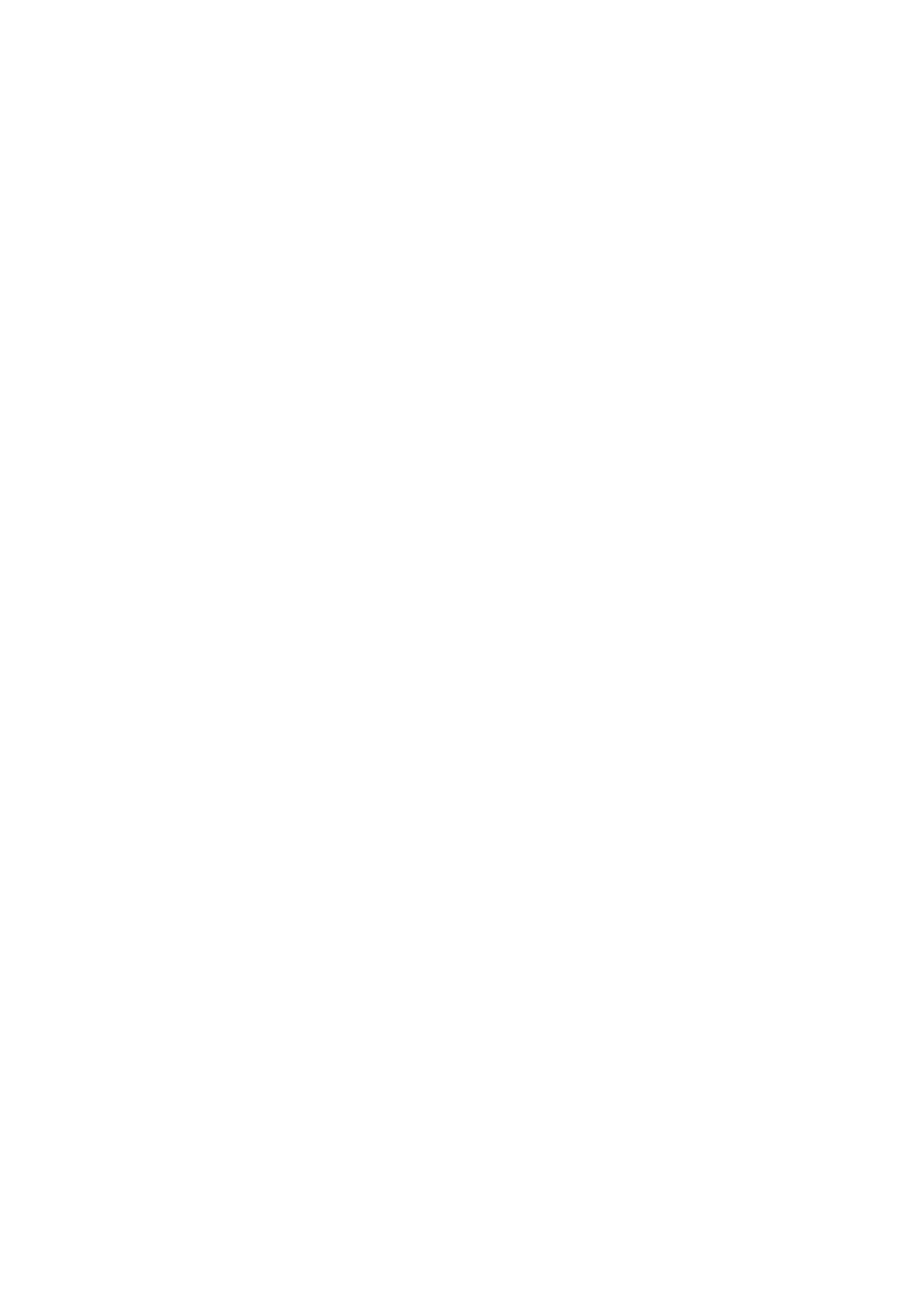### **INDEX**

| $\mathbf 1$ . |                                                               |   |
|---------------|---------------------------------------------------------------|---|
| 2.            |                                                               |   |
| 3.            | REMINDER TO DECLARE ANY CONFLICTS OF INTEREST IN ANY ITEMS ON |   |
| 4.            |                                                               |   |
|               | 4.1                                                           |   |
| 5.            |                                                               | 6 |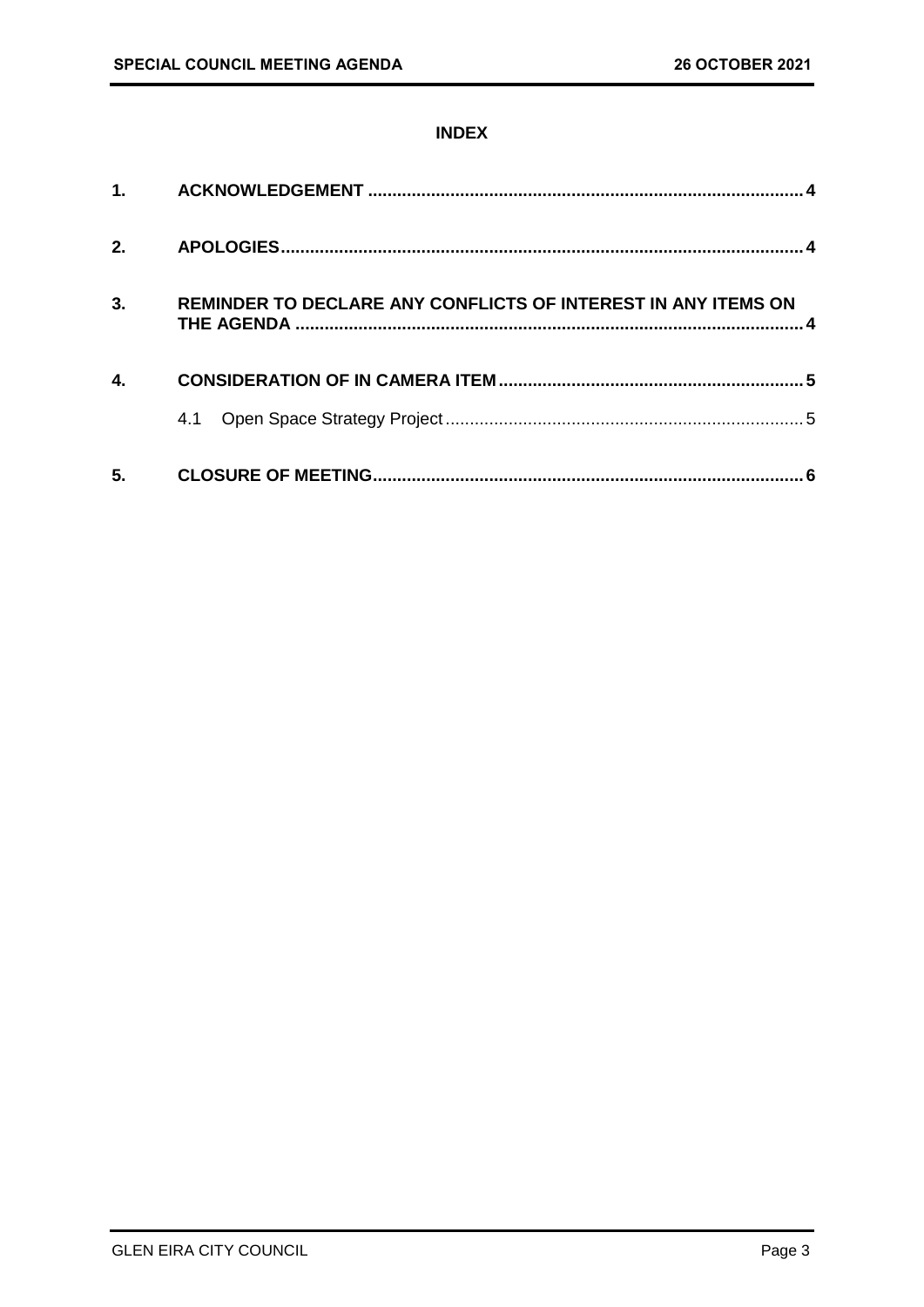

In accordance with Rule 22 of the Glen Eira City Council Governance Rules (Section 60 of the Local Government Act 2020), a Special Council Meeting of Glen Eira City Council will be held at 7.15pm on Tuesday 26 October 2021. Compliance with Rule 22(2)(c) of the Governance Rules requiring 10 days notice to the Chief Executive Officer was unable to be met as an opportunity arose requiring a Council resolution to enter into commercial negotiations.

### <span id="page-3-0"></span>**1. ACKNOWLEDGEMENT**

Glen Eira City Council Acknowledges the peoples of the Kulin Nation as Traditional Owners and Custodians, and pay our respect to their Elders past, present and emerging. We Acknowledge and uphold their continuing relationship to land and waterways. Council extends its respect to all Aboriginal and Torres Strait Islander peoples.

### <span id="page-3-1"></span>**2. APOLOGIES**

#### <span id="page-3-2"></span>**3. REMINDER TO DECLARE ANY CONFLICTS OF INTEREST IN ANY ITEMS ON THE AGENDA**

Councillors are reminded of the requirement for disclosure of conflicts of interest in relation to items listed for consideration on the Agenda, or which are considered at this meeting, in accordance with Section 130(2) of the *Local Government Act 2020* and Rule 60(3) of the Glen Eira City Council Governance Rules. Councillors are now invited to indicate any such conflict of interest.

#### **PROCEDURAL MOTION**

That Council:

- 1. considers the meeting to be adjourned for 10 minutes from the commencement of any technical problem which prevents Council from livestreaming the meeting;
- 2. adjourns the meeting in the event livestreaming cannot be resumed within 30 minutes from the commencement of the technical problem which prevents livestreaming on Council's website with the meeting to be reconvened on Wednesday 27 October 2021 at 7.15pm via livestreaming; and
- 3. notes, if the Mayor is unable for any reason to attend the Council meeting or part of the Council meeting, the meeting will be chaired in accordance with Rule 13 of the Governance Rules. The Mayor will resume as Chair of the meeting upon return. If a vote is being taken at the time, the Mayor will resume as Chair after the result of the vote has been declared.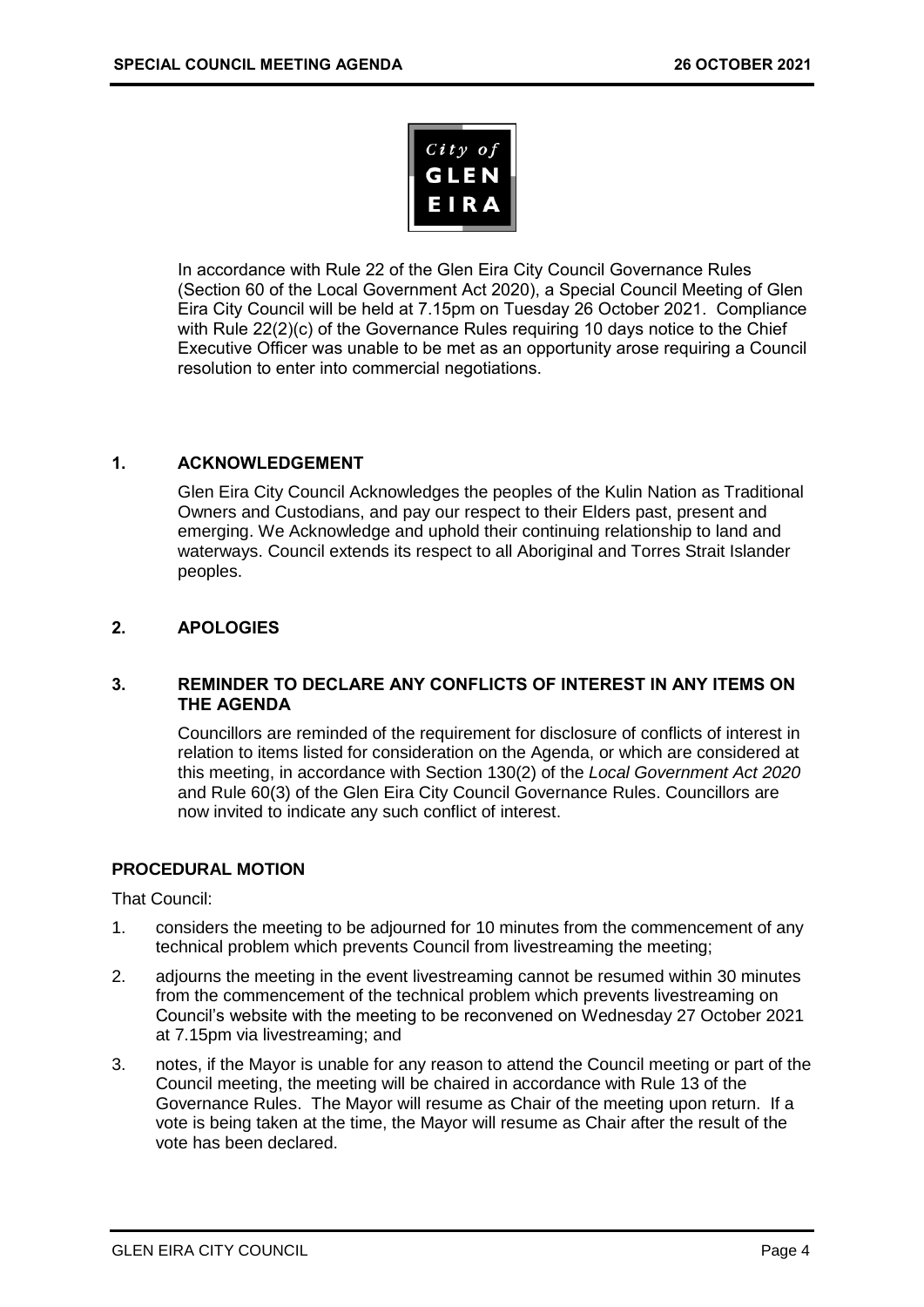### <span id="page-4-1"></span><span id="page-4-0"></span>**4. CONSIDERATION OF IN CAMERA ITEM**

#### **RECOMMENDATION**

That pursuant to Section 66(1) and 66(2)(a) of the Local Government Act 2020, the Council resolves that so much of this meeting be closed to members of the public, as is required for Council to consider the following matter that are confidential in accordance with Section 3(1) of the Act:

#### **4.1 Open Space Strategy Project**

This agenda item is confidential information for the purposes of section 3(1) of the Local Government Act 2020:

- because it is Council business information, being information that would prejudice the Council's position in commercial negotiations if prematurely released (section 3(1)(a)), and private commercial information, being information provided by a business, commercial or financial undertaking that -

(i) relates to trade secrets; or

(ii) if released, would unreasonably expose the business, commercial or financial undertaking to disadvantage (section 3(1)(g)); and

- being information that would prejudice the Council's position in commercial negotiations if prematurely released (section 3(1)(a))